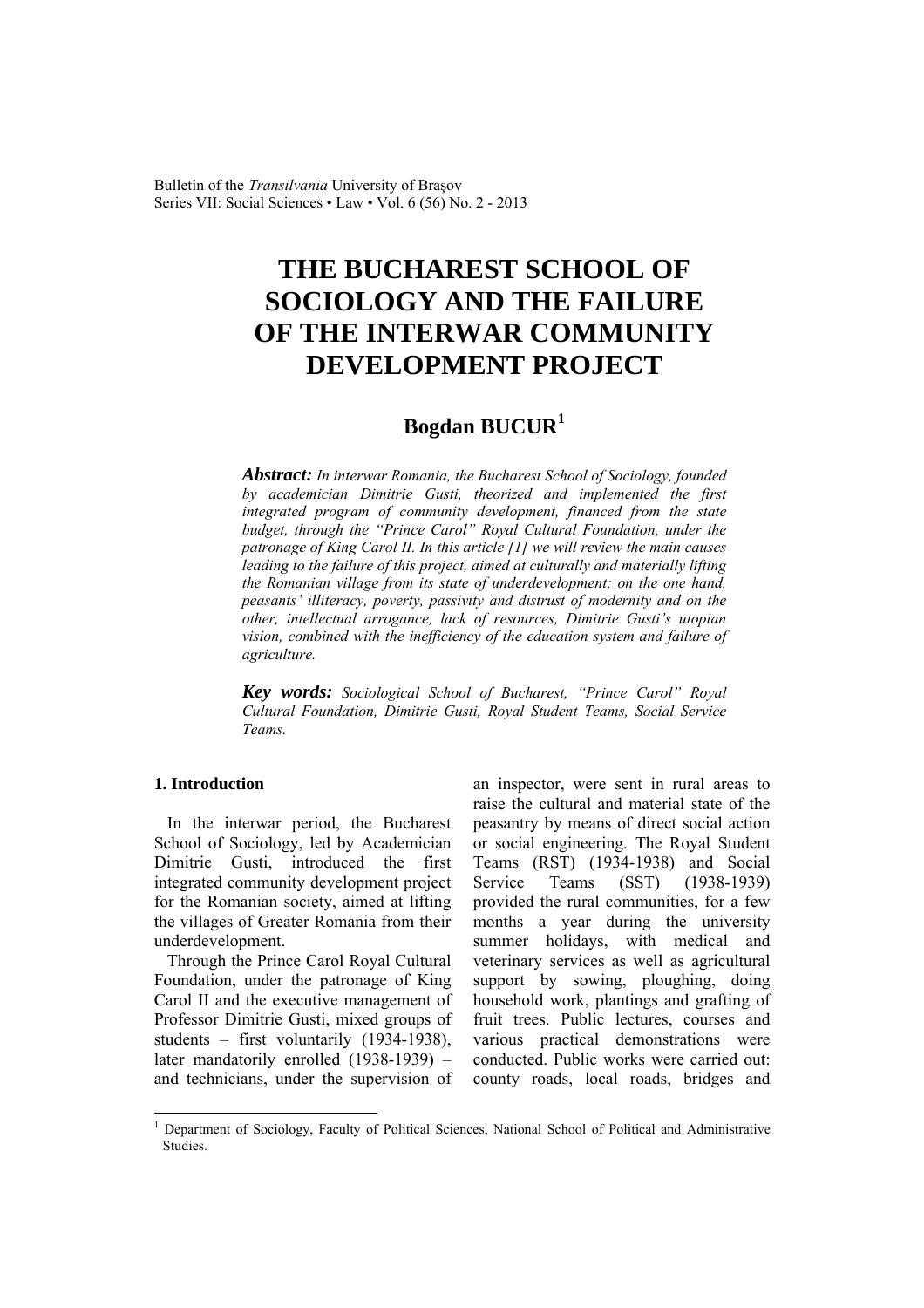culverts were built or repaired, sports fields were put into service, ditches were embanked, water-wells purged, fences mended. Public libraries were founded and plays staged. Village schools, churches and cemeteries were cared for. Legal and administrative advice was provided.

#### **2. The Causes of the Failure of the RST and SST**

However, on the eve of World War II, the Romanian village was not very different from the way it had been at the beginning of the interwar period. One might argue that the effort undertook by Gusti to elevate the Romanian village was a considerable one at the time (especially since nothing had been done in that respect until then in the rural areas), but unfortunately his endeavour was hardly sufficient, considering the urgencies, "needs, sorrows and tears that stemmed from our country's villages" [13]. In the light of this, in the present paper we intend to briefly review and analyse the causes leading to the failure of the Gustian community development project for the Romanian interwar village. We ask, hence, what were the reasons the work led by the RST or SST yielded such poor practical results?

## **2.1. Being an alternative for the Iron Guard work camps**

In spite of the official propaganda issued by Carol II's regime, that heavily stressed the role of the RST and SST in the effort of elevating rural Romania from its underdevelopment, the primordial motive behind the Monarch's decision to found and finance the RST and SST was the opportunity to rally the Romanian student masses – a potential electoral base for the Legionary Movement – politically and ideologically, under the lead of the King,

as a viable alternative to the Iron Guard. In fact, the RST and SST were seen at the time as the political youthcountermovement founded by the King Carol II and led by academician Dimitrie Gusti in order to compete with the increasingly popular Iron Guard work camps. Thus, King Carol II's real drive in establishing the RST and SST was not so much the genuine concern for the Romanian village, but rather the fear that the main political contender, the Iron Guard, was beginning to gain more and more supporters from the ranks of the peasantry and students through the successful organisation and implementation of its system of work camps.

#### **2.2. The lack of resources**

Apart from the political and ideological rationale beyond the creation of the RST and SST, the main problem these organisations faced was really the lack of resources. In the first four monographic campaigns, carried out in 1934-1937, RST covered a total of only 99 villages from 57 counties. In 54 villages the fieldwork was carried out during a single campaign, in 28 villages during two campaigns, and in other 17 villages during three campaigns [31]. From 1934 to 1938 – when the bill on mandatory social services was ratified – a total of 1,617 people took part in RST campaigns [32]. If we compare this data to the number of over 15,000 villages and 172 cities Greater Romania had in the 1930's and to the population it had then, of over 18 million people, we can safely say that the activity led by the Prince Carol Royal Cultural Foundation was more like "a drop in the ocean of Romanian villages", and "could not, at this rate, change the appearance of all the villages in Romania but in centuries" [12, 14].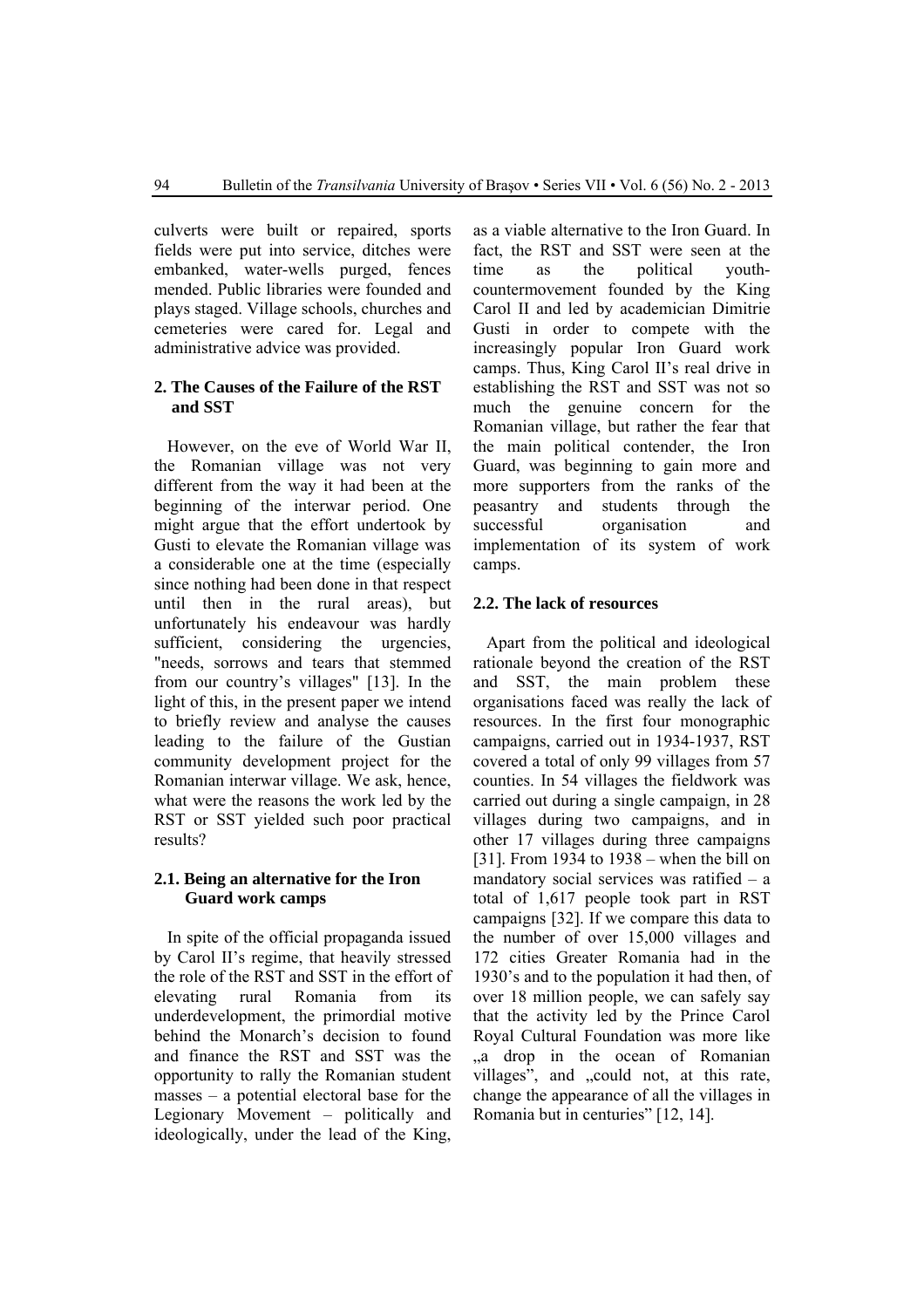#### **2.3. The two Rumanias**

Interwar social reality was fundamentally marked by the deep division between the rural and urban communities, which split Romania into two populations living in separate worlds. The development gap between the agricultural, primitive, archaic, pastoral Romania of the villages and the industrial, civilised, modern Romania of the cities proved too vast to be bridged in such short time [29, p. 1; 30, p. 1].

## **2.4. Low level of literacy and poor material condition**

By 1930, almost half (48.5%) of the rural population aged over 7 was illiterate [10, p. 293]. In addition to this fact, which already put Romania at the bottom of the European ranking, rural Romania faced extreme material frustration and failure of subsistence farming. Thus, according to the agricultural census of 25 January 1948, 78.4% of Romania's agricultural owners had land plots not larger than 3 hectares (that being the minimum surface required for the survival of an ordinary family with 4 members). The RST and SST did not have nor the power, nor the resources necessary to reduce the illiteracy rate and to improve the economic state of the rural population.

#### **2.5. Passive resistance and distrust of modernity**

The westernisation of the overwhelmingly agrarian and illiterate traditional Romanian society, initiated by the aristocracy and urban intelligentsia in the nineteenth century, encountered the understandable passive resistance of the rural population. One might argue that the village universe – which often carried its wretched existence in a "semi-wilderness" state [25, p. 71] –, never understood much

from modernity nor could it be persuaded to abandon its patriarchal mentality or to embrace, with full conviction, the values of the western society [4, pp. 65-68]. The existence of such a gap within the interwar Romanian society, between the extreme poverty in the rural, underdeveloped world and the urban benefits of the modern world, which were simply unconceivable to the poor illiterate dweller of the villages, should have rang a bell about the chances of success of the Gustian project.

## **2.6. Ideological preconception, missionarism and intellectual arrogance**

A particularly important aspect noted by prof. Zoltán Rostás [21, pp. 63-69], illuminating for the spirit of the times when the Gustian community project took place, concerns the flawed ideological preconception held by the Bucharest School of Sociology about rural Romania – which was seen as completely dependent or subordinated politically, administratively, culturally and economically to the national urban centre, represented by the capital city (Bucharest). This ideological preconception – that the Romanian village was a social space that had to be lifted from underdevelopment through a common effort of the political and urban elite (from Bucharest mostly) – was compared by prof. Zoltán Rostás with a missionary attitude, insomuch as it implies from the start a vertical  $($ , topdown") interaction between the intellectual (urbanized and educated) and the peasant (illiterate and living in rural areas). However such a perspective goes against the horizontal ("peer to peer") approach of axiological neutrality, completely devoid of ideological preconceptions, that is specific to modern science. Prof. Zoltán Rostás remarks that the report established between the Romanian village and the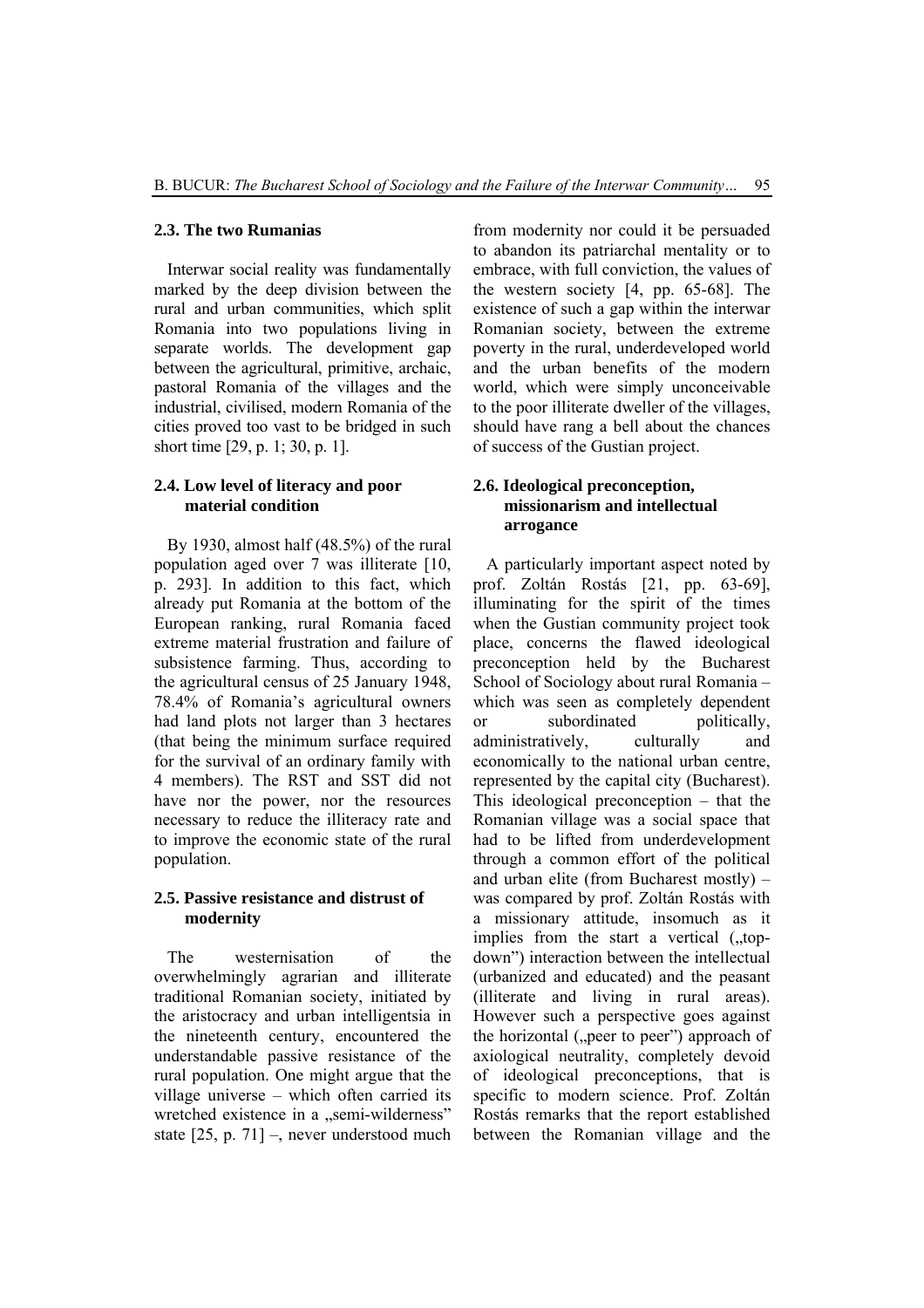Bucharest School of Sociology was an asymmetrical one from the very beginning, indicative of a relation of subordination. Supposedly, the RST (1934-1938) and SST (1938-1939) descend from the high peaks of Bucharest academic science into villages throughout Greater Romania, to ", enlighten them" [7]. The activity of scientific research and cultural elevation of the rural areas, through direct social action, was considered a form of social assistance granted to the Romanian village by the urbanized and educated cultural elite (which consisted of university professors, assistants and students). Thus, between the scientific ideal developed in the Seminar of Sociology in Bucharest and the concrete reality of cultural and scientific work carried out in villages, there was, in effect, an enormous gap. According to prof. Zoltán Rostás [19], due to this ideological preconception, the Bucharest School of Sociology instils, most likely in an involuntary fashion, an uncanny sense, not of adversity per se, but rather of opposability between *The Power or superordinated medium* (represented by the national political and academic authorities, like King Carol II or the Gustian School) and *The Rural Community or the subordinated medium* (represented by the Romanian village).

## **2.7. Invasion of the rural space and hostile peasant reaction**

Since the Bucharest School of Sociology assumed the aforesaid missionary (superordinate) attitude towards the rural, is should not come as a surprise that the *invasion* of a village by teachers and students could actually cause panic [20, p. 304]. In a public speech held at Dragus, in 1929, at the inauguration of the Monographic Museum of this locality from Fagaras county, Henri H. Stahl [26, p. 9]

admitted to the peasants he was addressing that "you, villagers from everywhere, receive us with reluctance and fear". He remembered also that the main reason "you keep calling us <mister> (a rather disrespectful term from a peasant),  $\langle$ boyars> or  $\langle$ city slickers> (<lufturisti>)" was that, as a rule, the city people that visited in the past the village didn't always come "wholeheartedly" [26, p. 9]. A similar mention makes Octavian Neamtu who suggests that , the peasant's avoidance of the monographists and distrust towards them showed that the city folk had never stopped by in good faith and never ventured in a village with the sole purpose of helping its dwellers". According to monographist Maria H. Oprescu, there were cases when peasants would tell the students, "<Why, have you raised my children for me? I don't need you or your help!>. Some women would start to shout at us, wouldn't unlock the gates. A peasant woman even threw boiling water on some of our colleagues" [21, p. 68]. In a similar fashion, Dumitru Sandu rightfully notes [22] that the student teams were received in a reserved manner in the villages. In no way were they granted an enthusiastic welcome as "messengers of the King", like Gustian publications *Courier of the Student Teams* and *Courier of the Social Service* propagandistically led to believe. According to an informed observer, like Henri H. Stahl, "these teams were received by villagers with a disbelief sometimes bordering on hatred. The presence of such a large group of students in the middle of the village was something unusual. Their claim that they only came to do good from the bottom of their heart, in order to keep their word to His Majesty who asked to them to <carry with you to the villages a part of My soul and My love>, seemed if not downright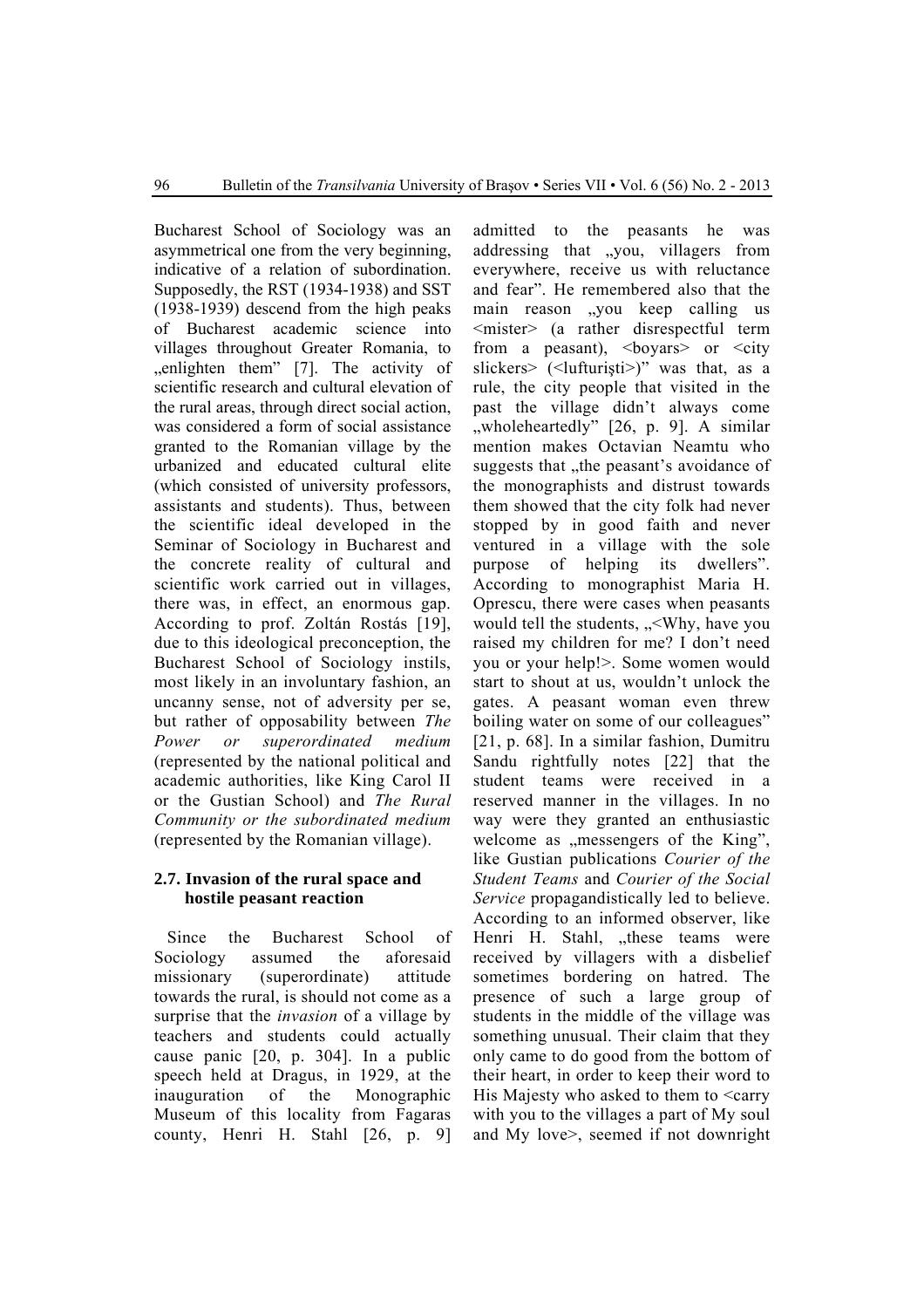fairy-tale stuff, at least indicative of some hidden agenda. Sometimes not only the peasants but the village intellectuals as well showed the same distrust" [27, pp. 97-98]. Not infrequently, this feeling of mistrust or even hostility, which arose in the heart of the locals towards the members of some of the RSTs was determined by the arrogant attitude and unacceptable behaviour that some of these students showed towards the villagers. As attested in a report, filed in July 16, 1934, by Henri H. Stahl, as inspector of the Prince Carol Royal Cultural Foundation, some of the students from a team quartered in the locality of Slobozia-Pruncului from Bucovina, in Suceava county, "used to abusively take the riding horse belonging to the director of the local school, the latter being forced to close the saddle under lock" or would "prance around dressed in woman's clothing" [2, pp. 242-243]. It was even rumored in the village that they didn't treat the wife of their host appropriately" [2, p. 243].

## **2.8. Centralist vision**

Despite the fact that the Gustian community project inherently implied a topdown type of intervention  $-$  i.e. from the capital-city to the backward villages, in terms of development – Dimitrie Gusti [11, p. 3] seems to have been aware from the beginning of its prospective failure, when asserting from above one cannot either give, nor command" (although this corresponded to the centralist spirit of the times). Imposing cultural and judicial norms from the centre, by legislative or administrative means, often constitutes an erroneous approach, since they often prove ineffective and yield no local results. These few visionary lines are early evidence (since 1936) for the Gustian projects' defeat before social reality, unknowingly foreseen by the founder of the Romanian sociology.

#### **2.9. Monographic utopianism**

The methodology developed by the Bucharest School of Sociology states the foundation of social intervention on prior sociological research, conducted through monographic method and aimed at determining the actual social realities which would later be subjected to the action of social intervention. Based on this methodological approach, very viable otherwise, Dimitrie Gusti proposed the monographic investigation of all the villages in Greater Romania (over 15,000 of them) within 4 years (which implied studying a number of about 3,700 villages annually). In order to complete this not only utterly unrealistic, but also scientifically futile sociological endeavour, a number of 53 or 54 villages had to be monographically investigated every year in each of the 71 counties of Greater Romania. However, the founder of the Bucharest School of Sociology did not stop here and also suggested the creation of additional special teams assigned with the monographic study of the 172 urban localities. In a session held at the Romanian Academy on 20 May 1943, acad. Dimitrie Gusti presented once again his majestic and lofty plan of examining the whole rural Romania for the well-being of the peasantry, this time with the financial endorsement of the Romanian Academy. This completely unrealistic idea was then invoked one last time after 23 august 1944. In response to these assiduous proposals of Dimitrie Gusti, his fellow academician – Constantin Rădulescu-Motru [16, p. 115] – estimated that for the execution of the unrealistic plan developed the founder of Romanian sociology, the budget of the Academy had to be entirely destined to monographic investigations and also had to be in the ballpark of hundreds of millions (which was much more than the yearly budget of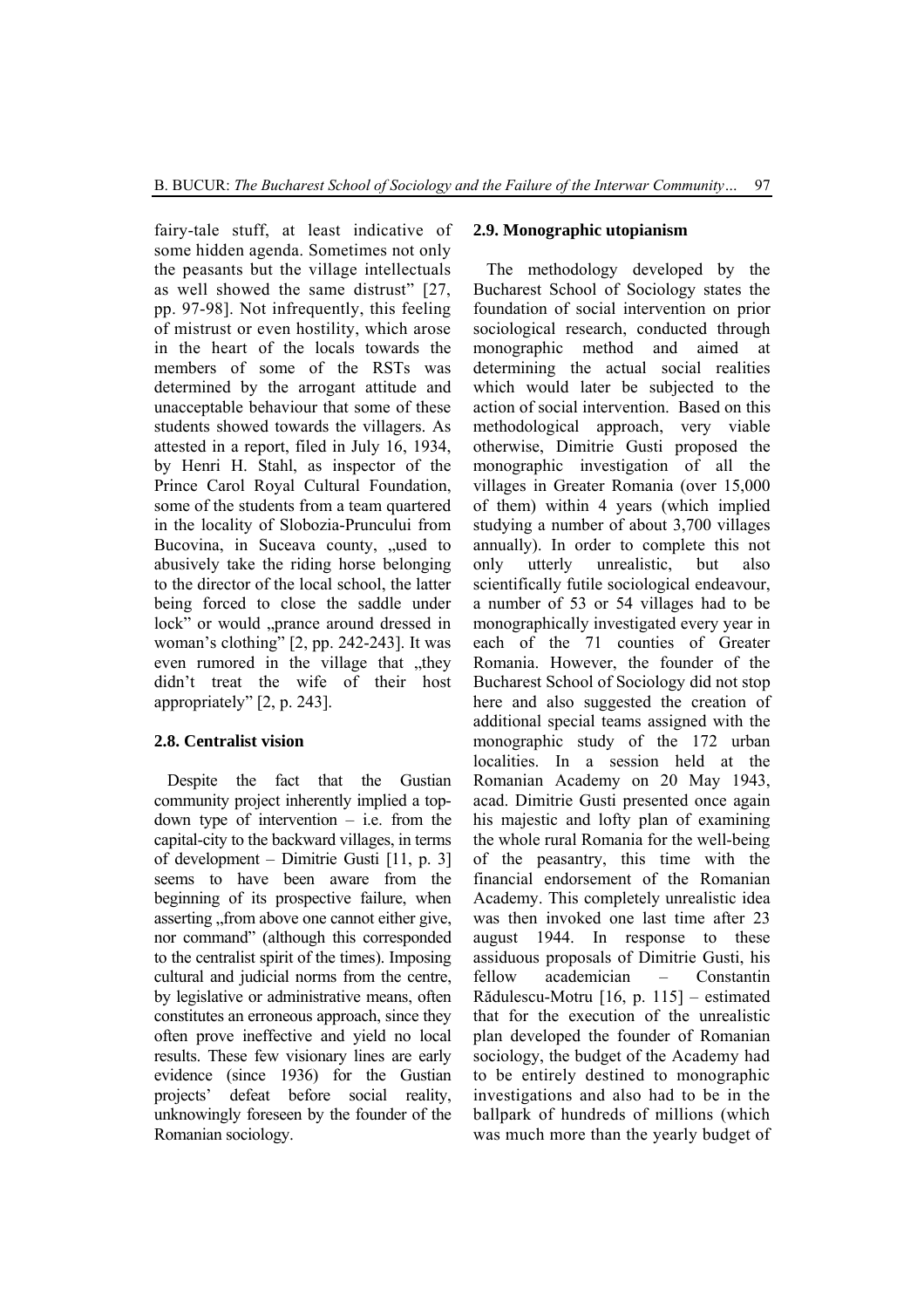the Academy and therefore absurd). Also, the practical implementation of the abovementioned Gustian conception called for an organisational effort of an institution even larger than the Academy [18, p. 20]. At the time, the utopian designs of prof. Gusti have been challenged, methodologically-wise, by some of his own disciples, like Anton Golopenția [9, p. LXXXI]. Even if one acknowledges that the founder of the Bucharest School of Sociology and his colleagues were driven by positive intentions, it is none the less true that all the major Gustian projects – the exhaustive monography of the village, the Sociological Atlas of Romania (meant to be based on the sociological research of all the Romanian villages) and the mandatory conscription of all university graduates for labour in rural areas, through *The Law for the*  **2.11. The appearance of state's**  *Establishment of the Social Service* – remained entirely unfeasible [23, p. 8]. All these generous and utopian Gustian initiatives, economically unsound, impossible at the time, requiring huge state funding, died out with the reign of King Carol II (who encouraged and financed them) and quickly ended up in oblivion.

## **2.10. Failure of the RST and SST members in determining the peasants to project realistic expectations about their limited power**

The students introduced themselves to the villagers as having been sent by the king of the country in a mission to uplift their village. This was indeed true. As a result, the peasants would put forth requests or express needs, for the solving of which the RST or SST would have had to possess Romania's entire budget and the state authority as well (which was

unconceivable). The peasants expected the students from the teams to openly intervene financially or to have the power to propose amendments of legislation. Otherwise put, the RST and SST "would have had to be State, county and commune, with unlimited budget and powers" [24, p. 1]. This obviously wasn't the case. The peasants asked the monographic teams , to bring the heaven down on earth: to make laws, expropriations, to find finger-snapping solutions to matters of gravity and interest for entire counties and requiring years of tackling with" [24, p. 1]. Such demands, exceeding by far the possibilities of the Gustian students, generated a long row of disappointments and disillusions amongst the peasants who felt betrayed in their expectations.

## **omnipotence and the powerless passivity of the locals**

These unrealistic expectations the peasants had from the supposedly allpowerful RST and SST added to the habits they acquired during the electoral campaign. In order to gain votes, a candidate would recklessly promise the villagers a lot of nonsense. And so, the Romanian peasant eventually got to believe that the state would come and sweep his yard [8]. And since of course, things didn't happen, it all became a perpetual source of discontent and frustration. Also, it caused inertia amongst the locals, who waited in vain a rescuing intervention from the state and did little for their community in the meantime.

#### **2.12. The state of degeneration of the rural areas**

Despite all efforts made by the Gustian School to raise the Romanian village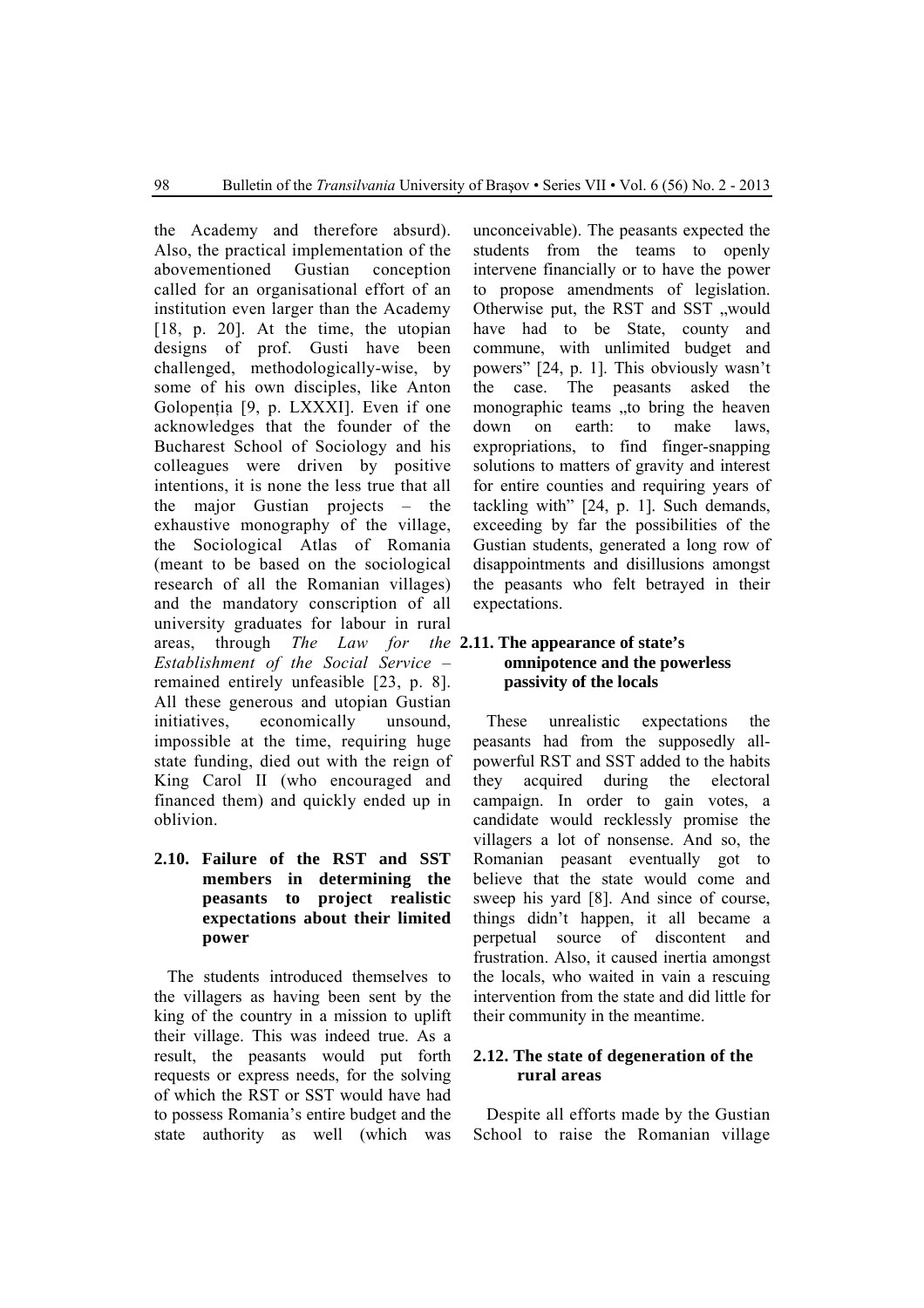from underdevelopment through the RST and SST, the Romanian social reality has remained largely unchanged. Towards the end of the interwar period, due to poverty, lack of hygiene, sanitary culture or promptly provided healthcare, many times due to the very passivity of the local and central administrative authorities, disease and poverty still affected severely large segments of the population, especially in rural areas. Even though the Prince Carol Royal Cultural Foundation started to organize and dispatch all over the country the RST (1934-1938) and SST (1938-1939), the public health state of the agonizing Romanian village was utterly precarious and reached extreme gravity. And not at all surprising, since in Bessarabia for instance, in  $1933$ , "whole villages, whole regions, did not know how to wash, and refused to bathe" [28, p.41]. And indeed, in the interwar period, the villages of Romania were in a "truly derelict state, forgotten by god and by leaders", "with squalid shacks, pasty-faced children, malnutrition, feeble livestock, dishevelled yards", the women looking old at 25, the men weary, apathetic or worn-out [13]. Generally, a tired and desponded population. Medical services were almost non-existent. Because of that, ..crone's spells and clandestine midwives" were still hold in high regard [6, p. 14]. And as a result, epidemics were a permanent reality in the Romanian villages. "Tuberculosis, syphilis, malaria, pellagra, eruptive diseases, all commonplace, coexisted with childbirth performed exactly as it had been in the Saviour's time" [13]. Venereal diseases were especially rampant: there was almost no village without dozens or hundreds of people suffering from untreated syphilis. For this reason, many children were born already infected with eredosifilis

(congenital syphilis). Interwar Romania registered the highest infant mortality in Europe (400,000 children deaths annually).

## **2.13. Inadequacy of the educational system to the specifics of rural economy**

Agriculture, the primary occupation for most of the population of Greater Romania, was regarded as "positively bankruptcy-prone" (due to fragmentation or excessive parcelling of farmland). In a country with a huge agricultural potential, as Romania, agricultural productivity was very low compared to other Western European countries. Having "run astray", the Romanian educational system offered mainly theoretical specialisations, inadequate, however to the agricultural profile of the country. The Romanian villages came to be full of pseudo-intellectuals or failed intellectuals, "baccalaureate alumni and drop-outs, bachelor's degree alumni, indifferent teachers, resourceful loafers, slackers and laggards", but inexplicably – no agronomist. Even if in the interwar period almost every city had a high-school, surprisingly, in a Romania with a newly-developing industry, there were quite a lot of industrial highschools and almost no agricultural ones. A prevalent idea of the era appeared to be that , in our country of ploughers, what we need are agricultural highschools" (which were entirely absent) [13].

## **3. Conclusions**

Finally, the main explanation for the failure of the Gustian interwar community project for the villages of Greater Romania lies in the fact that the plans conceived by acad. Dimitrie Gusti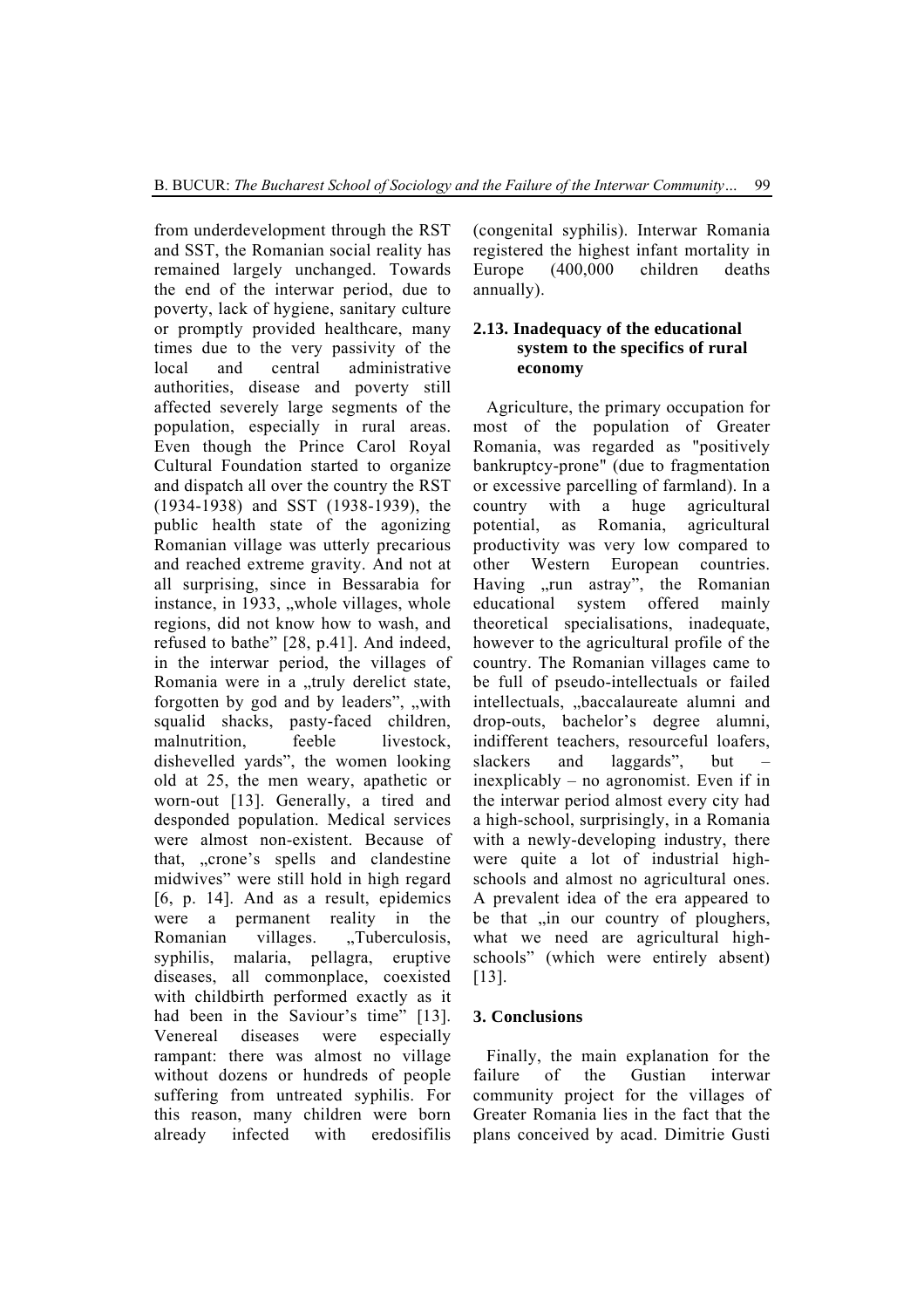were disproportionately high compared to the means that were available to him" [17, p. 85]. Apart from such misfires, the Gustian School "left the legacy of an intellectual adventure that marked a generation and shaped the development of the Romanian sociological school" [3, p. 116]. Despite the predominantly utopian character of the Gustian ideas, one has to stress that they were "necessary and fertile utopias", since they helped lay "the foundations of a sociology based on facts and method" [23, p. 11]. Even though the Bucharest School of Sociology did not succeed, through the RST and SST, to reduce the "backwardness" and "primitive living standards of our peasants", nor to effectively improve "their low level of culture and intellectualism" [5, p. 1], we are still left with the warm memories of the first and only Romanian school of sociology which set the basis for the Romanian intellectual and methodological tradition in social research.

#### **Notes and References**

- 1. This article constitutes a revised and improved fragment of a chapter (*The Failure of the Gustian Organisations*) from my doctoral thesis, bearing the title *Politicoadministrative Manifestations in the Monographic Research of the Bucharest School of Sociology*, publicly presented in September 2012, within the Doctoral School of Sociology of the University of Bucharest.
- 2. Arhivele Nationale ale României: *Fondul Fundaţiile Culturale Regale: Centrala (1921-1946)* [National Archives of Romania: *Royal Cultural Foundation Fund: The Central (1921-1946)*], Vol. 18, 1934. *Raport asupra situaţiei Echipei din Bucovina,* întocmit de Henri H.

Stahl, la data de 16 iulie 1934 (*Team Report on the Situation from Bukovina,* filed by Henri H. Stahl, on 16 July 1934), pp. 242-245.

- 3. Boia, L.: *Capcanele istoriei: elita intelectuală românească între 1930 şi 1950* (*The Traps of History. The Romanian Elite between 1930s and 1950s*). Bucureşti: Editura Humanitas, 2011.
- 4. Boia, L.: *Istorie şi mit în conştiinţa românească* (*History and Myth in Romanian Consciousness*). Bucureşti. Editura Humanitas, 2011.
- 5. Clopoţel, I.: *Direcţia realismului social-economic* (*The Direction of Socio-economic Realism*). Cluj: Editura Revistei "Societatea de mâine", 1926.
- 6. Clopoţel, I.: *Sociografie românească. Anchetarea plăşilor muntoase: Margina, Almăj, Vaşcău şi Beiuş* (*Romanian Sociography. Investigation of the Margina Almaj, Vascau and Beius Mountain Plates*). Cluj. Editura revistei "Societatea de mâine", 1928.
- 7. Constantinescu-Mirceşti: *Activitatea Echipei Regina Maria – raport prezentat M.S. Regelui* (*Activity of the Queen Mary Team – Report presented to H.M. the King*). In: Curierul Echipelor Studentesti (1935), Vol. I, No. 6, p. 5.
- 8. Filip-Lupu, Gr.: *Un nou apostol al satelor: Echipierul* (*A New Apostle of the Villages: The Teammate*). In: Curierul Echipelor Studentești (1937), Vol. III, No. 13, p. 4.
- 9. Golopenția, A.: Opere complete. *Sociologie* (*Complete Works. Sociology*), Vol. I. Bucureşti. Editura Enciclopedică, 2002.
- 10. Golopenţia, A.: *Opere complete. Statistică, demografie şi geopolitică* (*Complete Works. Statistics, Demography and Geopolitics*), Vol. II.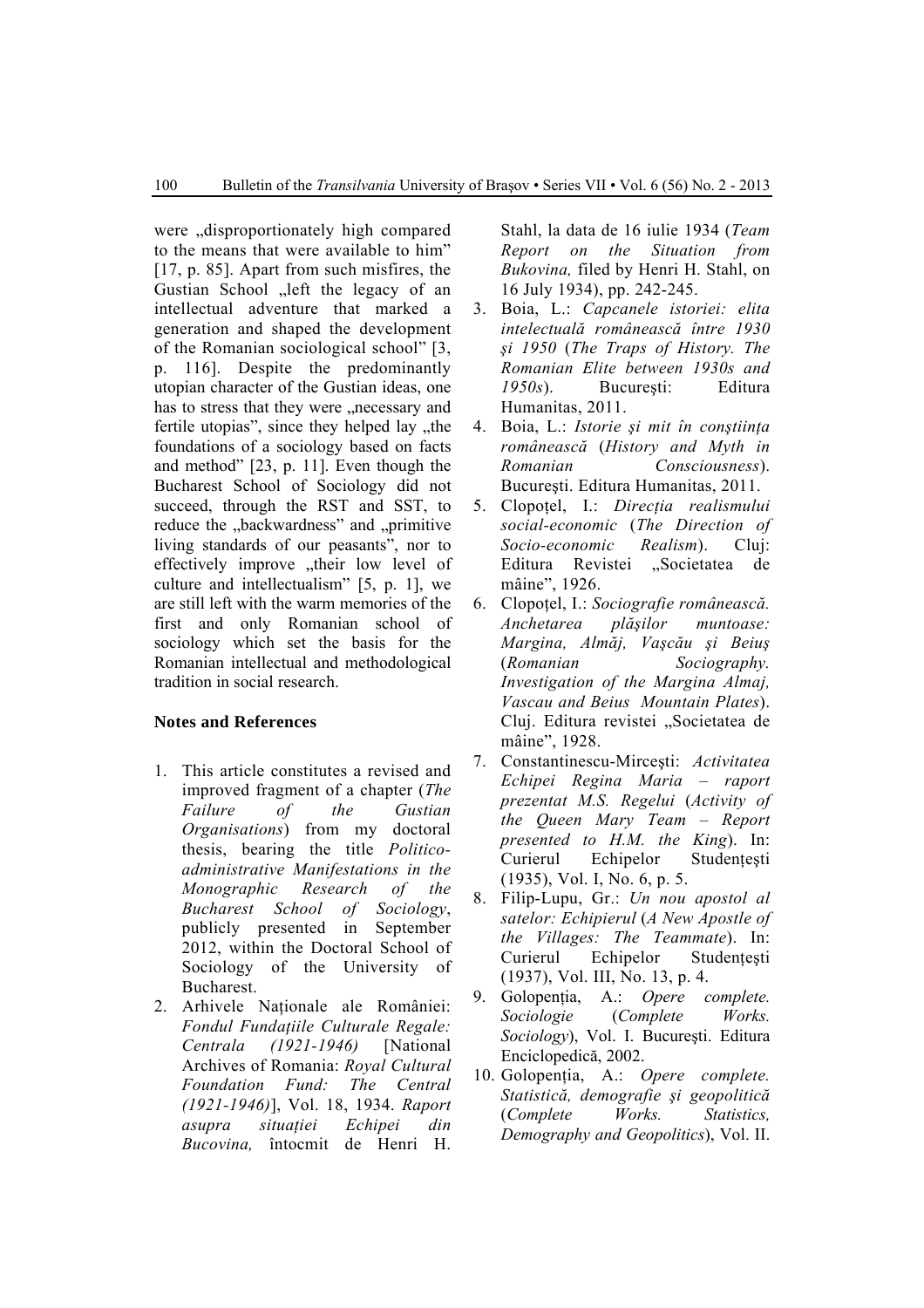Bucureşti. Editura Enciclopedică şi Editura Univers Enciclopedic, 2002.

- 11. Gusti, D.: *Învăţăminte şi perspective din munca echipelor studenţeşti* (*Lessons and Insights from the Work of the Student Teams*). In: Sociologie Românească (1936), Vol. I, No. 2, pp. 1-5.
- 12. Gusti, D.: *Legea Serviciului Social*  (*Law for the Establishment of the Social Service*)*.* In: Curierul Echipelor Studențești (1938), Vol. IV, No. 20-22, p. 2.
- 13. Ionescu-Romanati, M.: *Salvati satele*... (*Save the Villages…*). In: Curierul Echipelor Studentești (1937), Vol. II, Series II, No. 5, p. 4.
- 14. Mănuilă, S.: *Generalizarea operei constructive la sate prin metoda educativă* (*Generalization of Constructive Work in Villages Through the Educational Method*). In: Curierul Echipelor Studenţeşti (1936), Vol. II, No. 11, p. 1.
- 15. Neamţu, O.: *Munca socială în România* (*Social Work in Romania*). In: Arhiva pentru Ştiinţa şi Reforma Socială (1936), Vol. XIV, Series II, pp. 1013-1042.
- 16. Rădulescu-Motru, C.: *Revizuiri şi adăugiri 1943* (*Revisions and additions 1943*). Vol. I. Bucureşti. Editura Floarea Darurilor, 1996.
- 17. Rădulescu-Motru, C.: *Revizuiri şi adăugiri 1947* (*Revisions and additions 1947*). Vol. V. Bucureşti. Editura Floarea Darurilor, 1998.
- 18. Rădulescu-Motru, C.: *Revizuiri şi adăugiri 1945* (*Revisions and additions 1945*). Vol. III. Bucureşti. Editura Floarea Darurilor, 1999.
- 19. Rostás, Z.: *O istorie orală a Şcolii Sociologice de la Bucureşti* (*An Oral History of the Bucharest School of Sociology*). Bucureşti. Editura Printech, 2001.
- 20. Rostás, Z.: *Sala luminoasă. Primii*

*monografişti ai Şcolii gustiene* (*The Bright Hall. First Monographists of Gustian School*). Bucureşti. Editura Paideia, 2003.

- 21. Rostás, Z.: *Atelierul gustian: o abordare organizaţională* (*Gustian Workshop: an Organisational Approach*). Bucureşti. Tritonic, 2005.
- 22. Sandu, D.: "Ridicarea satului" prin *el însuşi. Ideologii şi practici în interbelicul românesc* (*Communitymanaged Rural Development. Ideologies and Practice in Inter-war Romania*). In: Secolul 21 (2012), No. 1-6. Available on: http://secolul21.ro/numere/scoalascociologica-bucuresti/ridicareasatului/index.htm. Accessed: 28.09.2013.
- 23. Sandu, D.: *Gândirea regională în mişcarea gustiană de ridicare a satului* (*Regional Thinking in The Gustian Movement of Village Uplifting*). In: Revista Transilvania (2012), No. 11/12, pp. 6-13. Available on: http://www.revistatransilvania.ro/nou /ro/anul-editorial-2012/doc\_download/61-numrul-nr11- 122012.html. Accessed: 28.09.2013.
- 24. Stahl, H.H.: *Oboseala dela mijlocul drumului* (*The Halfway Weariness*). In: Curierul Echipelor Studentesti (1936), Vol. II, No. 10, p. 1.
- 25. Stahl, H.H.: *Satul* (*The Village*). In: Pentru sat, București. Atelierele Luceafărul, 1939, pp. 70-84.
- 26. Stahl, H.H.: *Profesiunea de credinţă a unui monografist* (*A Monographer's Avowal*). In: Pentru sat, Bucureşti. Atelierele Luceafărul, 1939, pp. 7-10.
- 27. Stahl, H.H.: *Experienţa Echipelor Regale Studenţeşti* (*The Practice of Royal Student Teams*). In: Pentru sat Bucureşti. Atelierele Luceafărul, 1939, pp. 93-112.